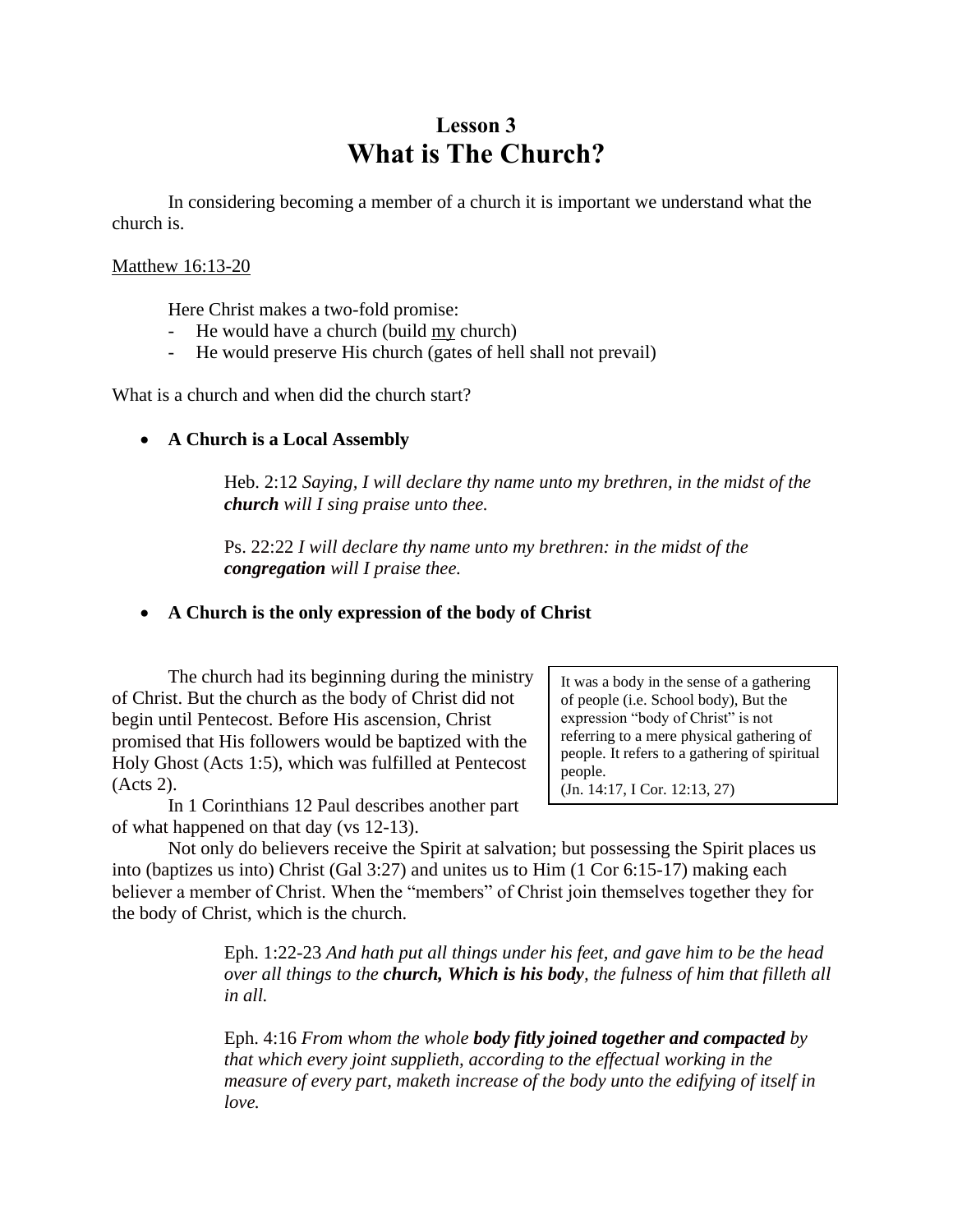There is no "universal Church". When members of Christ gather Biblically (i.e. in his name, Mat 18) they form a complete body of Christ (1 Cor 12:27).

This is seen in every local church. The church exists by covenant even when the members are not physically gathered. The local assembly finds expression when it gathers for meetings (Eph 4:16).

At the coming of Christ, all believers will be gathered together. This will be the church and body of Christ at that time.

## **Who may be members of the church? Or The material of the church**

Lk. 1:17 *And he shall go before him in the spirit and power of Elias, to turn the hearts of the fathers to the children, and the disobedient to the wisdom of the just; to make ready a people prepared for the Lord.*

We see from this that John the Baptist would be sent to prepare the suitable building materials for the church which Jesus would build (See Mal. 3). This is the "way" he was to prepare. The ministry of John is called "The beginning of the gospel" (Mk. 1:1). We see in Mark chapter one how he made the material.

> Mk. 1:4 *John did baptize in the wilderness, and preach the baptism of repentance for the remission of sins.*

- Repentance and faith (See Acts 19:4)
- Baptism

So, we have John preparing a group of people by them being saved and baptized.

Jesus knew the authority of John and traveled over 60 miles to be baptized by a Baptist preacher to "fulfil all righteousness" (Mat.  $3:15$ ).

The church did not begin at Pentecost by the Holy Spirit. It began with Christ at the Jordan River, was empowered at Pentecost and was organized and structured by the Apostles which were the first members of that church (See I Cor. 12:28).

Jesus promised to preserve his church. (All Things "Church")

If there has been ever a moment, since Jesus started the church, that it has not been present upon this earth then Jesus is a liar.

The commission was given to the first church to reproduce itself.

The task of the church is to carry on the work of the Lord (Jn. 14:12). Jesus evangelized (Mk. 1:14) He Baptized (Jn. 3:22-4:1) He Stabilized (Mt. 5:1-2) These are all three contained in the Great Commission (Mt. 28:18-20).

Each church is the Body of Christ, because we continue His work until He returns.